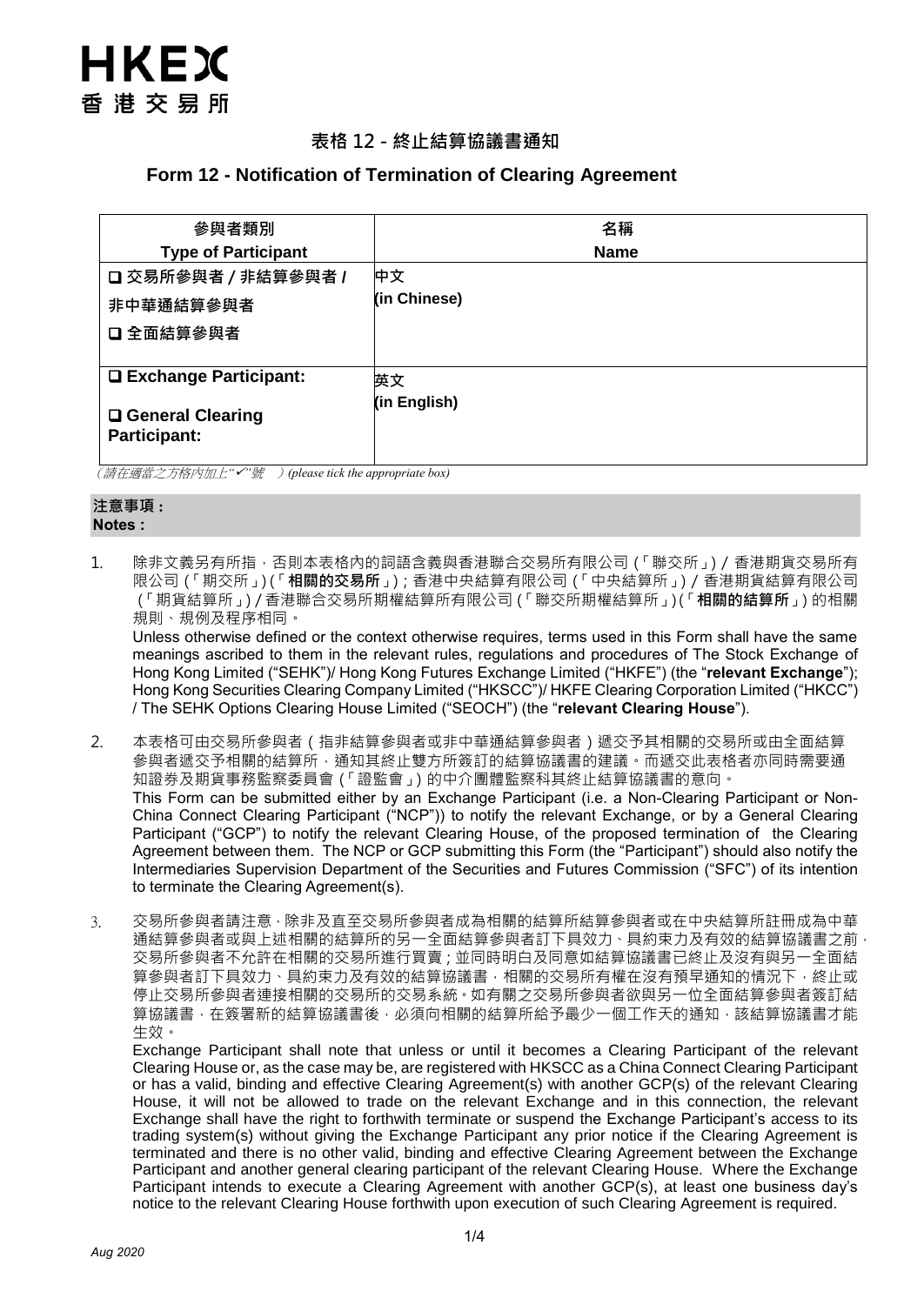- 4. 請完成表格內的所有問題及不要留有空格,如有任何問題是不適用,請填寫「不適用」。 Please answer all the questions stated in this Form and do not leave any questions blank. If any question is not applicable, please state "N.A.".
- 5. 請將此表格傳真至香港交易及結算所有限公司交易營運(傳真號碼 :2522-1707), 並致電 2840-3626 確認 已遞交。

Please submit this Form to Trading Operations of Hong Kong Exchanges and Clearing Limited by fax at 2522-1707 followed by telephone call at 2840-3626 to confirm submission.

### **A. 終止相關結算所結算協議書資料:**

**Details of the termination of Clearing Agreement of the respective clearing house(s):**

| 全面結算參與者名稱:<br>Name of the General<br><b>Clearing Participant:</b>   |  |
|---------------------------------------------------------------------|--|
| 交易所參與者 / 非結算參與者 /<br> 非中華通結算參與者名稱:<br>Name of Exchange Participant: |  |

### 請在下列適當之方格內加上 '√' 號, 以註明所需通知 **Please tick the appropriate box(ex) below for the notification**

| □ 中央結算所結算協議書:<br><b>HKSCC Clearing Agreement:</b>    | 擬終止日期 <sup>1</sup><br>Intended Effective Date of Termination <sup>1</sup> : |
|------------------------------------------------------|-----------------------------------------------------------------------------|
| □ 期貨結算所結算協議書:<br><b>HKCC Clearing Agreement:</b>     | 擬終止日期<br>Intended Effective Date of Termination:                            |
| □ 聯交所期權結算所結算協議書:<br><b>SEOCH Clearing Agreement:</b> | 擬終止日期<br>Intended Effective Date of Termination:                            |

## **B. 此通知之聯絡人資料 Information of the Contact Person for this notification**

| 聯絡人名稱:<br>Name of Contact Person: | 職銜<br>Position:              |  |
|-----------------------------------|------------------------------|--|
| 電話號碼:<br>Telephone Number:        | 傳真號碼:<br><b>IFax Number:</b> |  |

 $\overline{a}$ 

<sup>&</sup>lt;sup>1</sup>如參與者轉為非結算參與者或手等與者或委任新的全面結算參與者結算及交收其中華通證券交易,請參與者把所有存放於其中央

結算系統賬戶內或原先的全面結算參與者之中央結算系統賬戶內的中華通證券轉往其新委任的全面結算參與者的中央結算系統賬戶作為前端

監控之用 (如適用) · 否則 · 存放於其中央結算系統賬戶或原先的全面結算參與者之中央結算系統賬戶內的中華通證券將不能賣出 · Where applicable, participant is reminded to transfer all its China Connect Securities from its own CCASS account or the original GCP's CCASS account to the new GCP's CCASS account for pre-trade checking purpose. Otherwise, the stock balance of China Connect Securities kept in its own CCASS account or the original GCP's CCASS account will not be eligible for selling when the new GCP appointment comes into effect.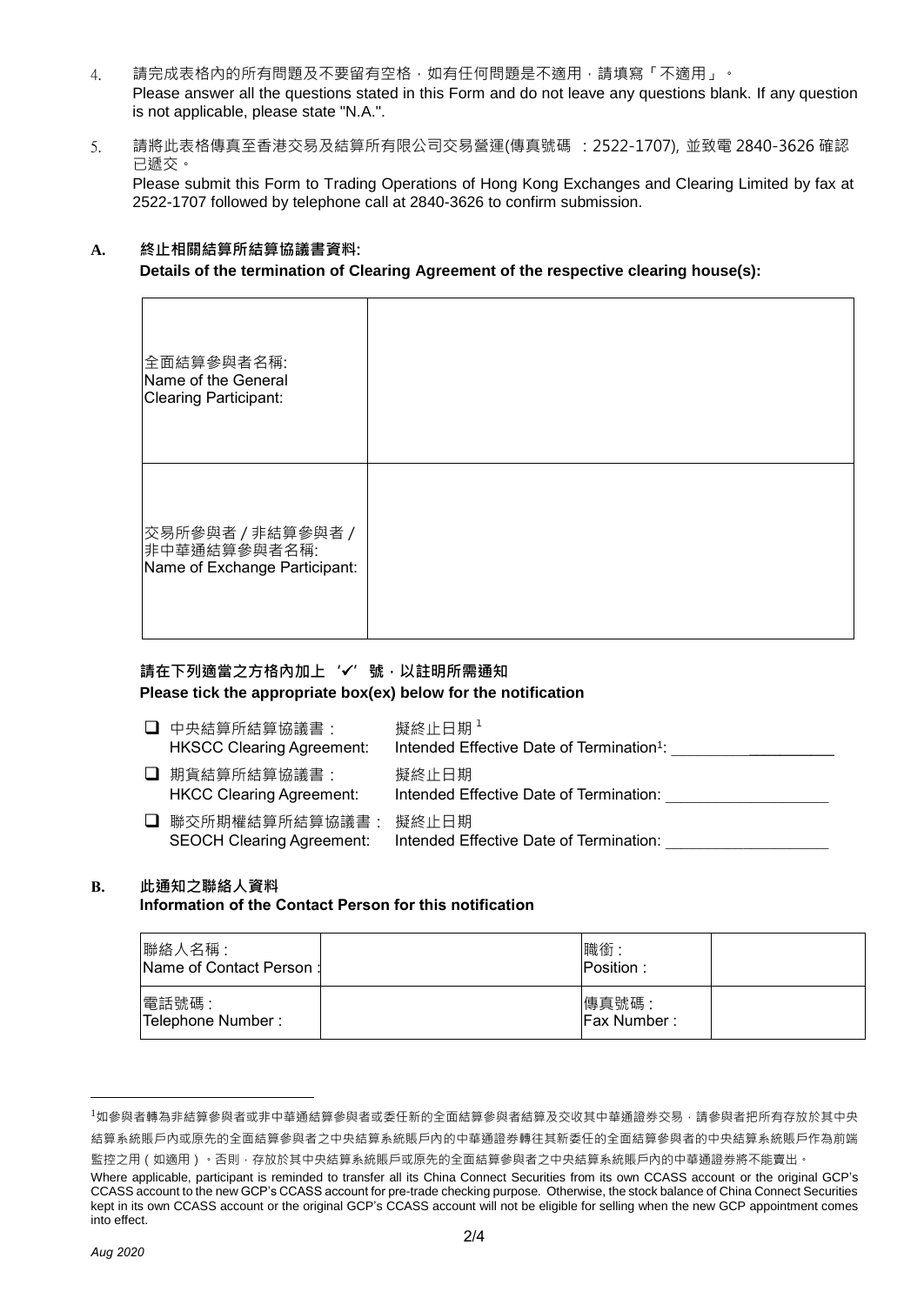#### **C. 參與者聲明 Declaration by the Participant**

本公司,

We,

參與者名稱 (Name of Participant)

### 1**. (參與者為交易所參與者):**

已按聯交所規則第358(4)條/期交所規則、規例及程序第530(b)條/期權交易規則 - 聯交所第539A條(視 乎情況而定)**在此發出通知**,欲與上述全面結算參與者終止結算協議書,並確認已通知結算協議書的另 方(即上述全面結算參與者)。本公司**明白**當相關的結算所收到相關的交易所通知收到本公司所提交的終止協 議通知後,相關的結算所將會就該通知以書面形式發出確認書予全面結算參與者(副本予本公司);除非 直至相關的結算所發出書面確認書予全面結算參與者為止,否則有關的結算協議書仍具效力、具約束力及 有效,而協議雙方仍繼續受制於有關的結算協議書;

#### **(where the Participant is an Exchange Participant):**

**hereby give you notice** pursuant to Rule 358(4) of the Rules of the Exchange/ Rule 530(b) of the Rules, Regulations and Procedures of the Futures Exchange/ Rule 539A of the Options Trading Rules of the Stock Exchange (as the case may be) that we intend to terminate the Clearing Agreement with the abovenamed GCP and we **confirm** that we have notified the other party to the Clearing Agreement i.e. the GCP of the submission of this Form and have given termination notice to the GCP. We **understand** that when the relevant Clearing House receives notification from the relevant Exchange that we have submitted this Form to the relevant Exchange, the relevant Clearing House will issue confirmation of termination to the GCP (with a copy to us) in writing and unless and until written confirmation has been issued to the GCP, the Clearing Agreement(s) shall be treated as valid, binding and effective by the relevant Clearing House and we shall continue to be bound by the Clearing Agreement;

#### **(參與者為全面結算參與者):**

已按中央結算系統一般規則第4004條/期貨結算規則及程序第319(a)條/聯交所期權結算所期權結算規則 第434A(1)條(視乎情況而定)**在此發出通知**,欲與上述交易所參與者終止結算協議書,並確認已通知結算 協議書的另一方(即上述交易所參與者)。本公司**明白**當相關的結算所收到終止協議通知後,相關的結算所將 會就該通知以書面形式發出確認書予本公司 (副本予有關的非結算參與者或非中華通結算參與者);除非 直至結算所發出書面確認書予本公司為止,否則有關的結算協議書仍具效力、具約束力及有效,而協議雙 方仍繼續受制於有關的結算協議書;

#### **(where the Participant is a GCP):**

**hereby give you notice** pursuant to Rule 4004 of the General Rules of CCASS/ Rule 319(a) of the Clearing Rules and Procedures of HKCC/ Rule 434A(1) of the Options Clearing Rules of SEOCH (as the case may be) that we intend to terminate the Clearing Agreement with the abovementioned Exchange Participant and we **confirm** that we have notified the other party to the Clearing Agreement i.e. the Exchange Participant of the submission of this Form and have given termination notice to the Exchange Participant. We **understand** that when the concerned Clearing House(s) receive(s) this Form from us, the concerned Clearing House(s) will issue a confirmation of termination to us (with a copy to the concerned NCP) in writing and unless and until written confirmation has been issued to us, the Clearing Agreement(s) shall be treated as valid, binding and effective by the concerned Clearing House(s) and we shall continue to be bound by the Clearing Agreement(s);

2. **聲明**在此表格內所提供的資料,全屬完整、真實及正確,同時,本公司並沒有因任何陳述或遺漏而導致該等 資料有任何不真確或誤導的成份;

**declare** that the information provided in this Form is complete, true and correct and that we have not made any statements or omissions which would render such information untrue or misleading;

#### 3**. 承諾**若此表格內所提供之資料有任何變更,本公司當立刻通知相關的交易所及相關的結算所(視乎情況而 定);

**undertake** that we shall notify the relevant Exchange and the relevant Clearing House (as the case may be) immediately of any changes in the information given in this notification;

4. **明白**如本公司在此表格內作出任何虛假或錯誤引導之通知,相關的交易所及相關的結算所(視乎情況而 定)會對本公司採取紀律處分 **understand** that the relevant Exchange and the relevant Clearing House (as the case may be) may take

disciplinary proceedings against us for making any false or misleading representation in relation to our notification under this Form;

5. **承諾**本公司會遵守所有適用於相關的交易所及相關的結算所(視乎情況而定)不時生效之規則、規例及程序, 及相關的交易所及相關的結算所(視乎情況而定)不時作出的其他指令,並**同意**在任何不遵守之情況下接受 紀律處分;及

**undertake** that we shall comply with the relevant rules, regulations and procedures of the relevant